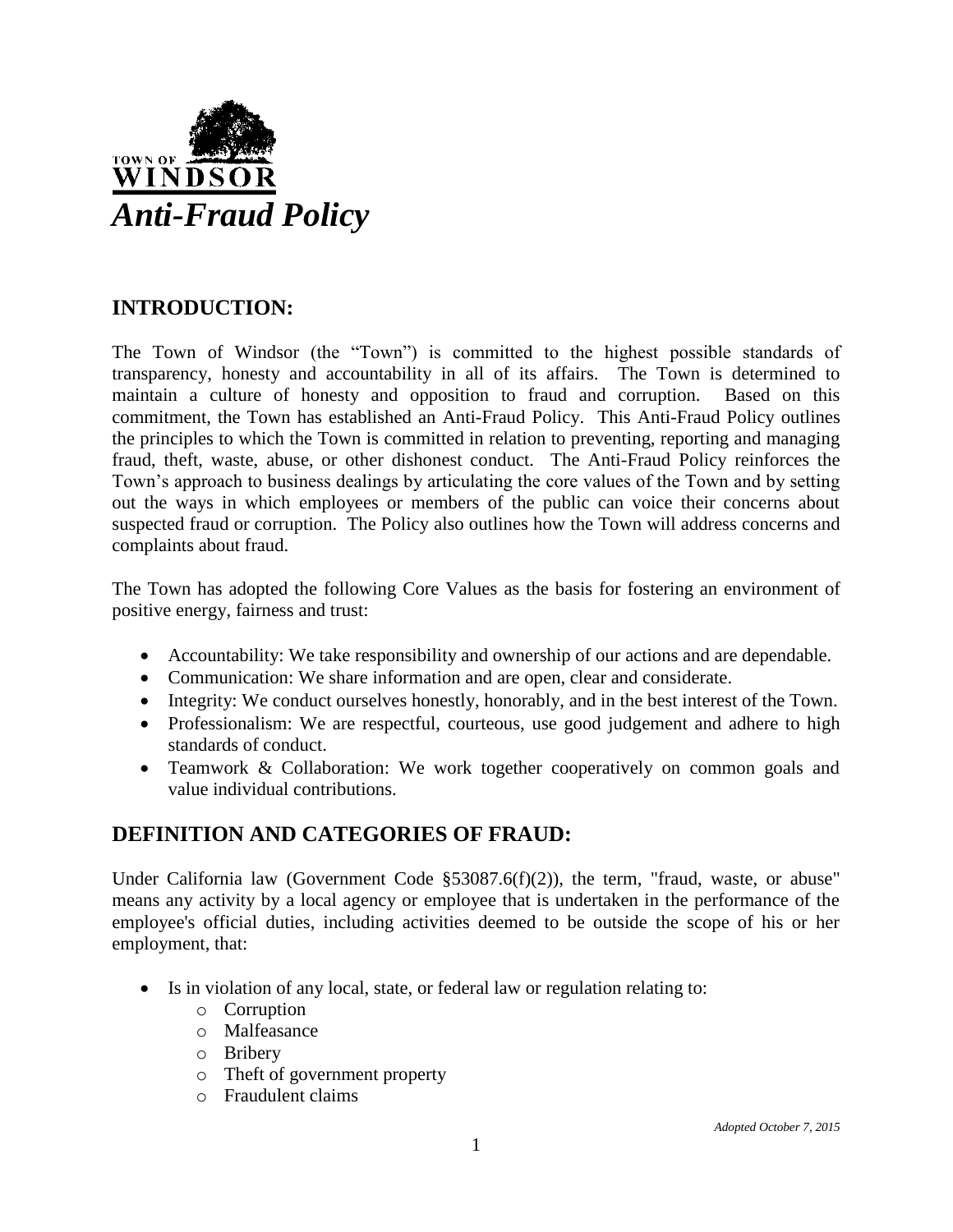- o Fraud
- o Coercion
- o Conversion
- o Malicious prosecution
- o Misuse of government property
- o Willful omission to perform duty
- o Is economically wasteful
- o Involves gross misconduct

| <b>Violation</b>                 | <b>Definition</b>                                                   | <b>Description/Complaint Code</b>  |
|----------------------------------|---------------------------------------------------------------------|------------------------------------|
| Fraud                            | A known misrepresentation of the truth or                           | Fraud,                             |
|                                  | misstatement of fact to induce another to                           | Accounting / Audit                 |
|                                  | act to the Town's detriment.                                        | Irregularities                     |
| Theft of government              | Unauthorized taking into one's possession                           | Theft of Cash, Goods, and          |
| property                         | of property owned by the Town.                                      | <b>Services</b>                    |
| Fraudulent claims                | A misrepresentation of faces in a claim to<br>receive compensation. | <b>Fraudulent Insurance Claims</b> |
| Conversion                       | The wrongful possession of or interference                          | Theft of Cash, Goods, and          |
|                                  | with the Town's property as if it was one's                         | <b>Services</b>                    |
|                                  | own.                                                                |                                    |
| Misuse of government<br>property | Misuse of the Town's property.                                      | Waste                              |
| Corruption                       | The impairment of a public official's duty                          | <b>Release of Proprietary</b>      |
|                                  | by bribery.                                                         | Information.                       |
| Malfeasance                      | Wrong doing or misconduct by a public                               | Conflict of Interest,              |
|                                  | official.                                                           | Theft of Time,                     |
|                                  |                                                                     | Unauthorized Discounts,            |
|                                  |                                                                     | Wage and Hour Issues,              |
|                                  |                                                                     | <b>Customer Relations,</b>         |
|                                  |                                                                     | Policy Issues,                     |
|                                  |                                                                     | Safety Issues and Sanitation, or   |
|                                  |                                                                     | <b>Product Quality Concerns</b>    |
| <b>Bribery</b>                   | The corrupt payment, receipt, or                                    | Kickbacks,                         |
|                                  | solicitation of a private favor for official                        | <b>Improper Loans to Town</b>      |
|                                  | action.                                                             | <b>Officials</b>                   |
| Coercion                         | Compulsion by physical force or threat of                           | <b>Retaliation Against</b>         |
|                                  | physical force, threat of taking or                                 | Whistleblowers                     |
|                                  | withholding official action or causing an                           |                                    |
|                                  | official to take or withhold an action.                             |                                    |
| Malicious prosecution            | Intentionally (and maliciously) instituting                         | Abuse                              |
|                                  | and pursuing (or causing to be instituted                           |                                    |
|                                  | and pursued) a legal action that is brought                         |                                    |
|                                  | without probable cause and dismissed in                             |                                    |
|                                  | favor of the victim that caused damages.                            |                                    |
| Willful omission to              | Intentional neglect to take action required                         | Abuse.                             |
| perform duty                     | by law or contract.                                                 |                                    |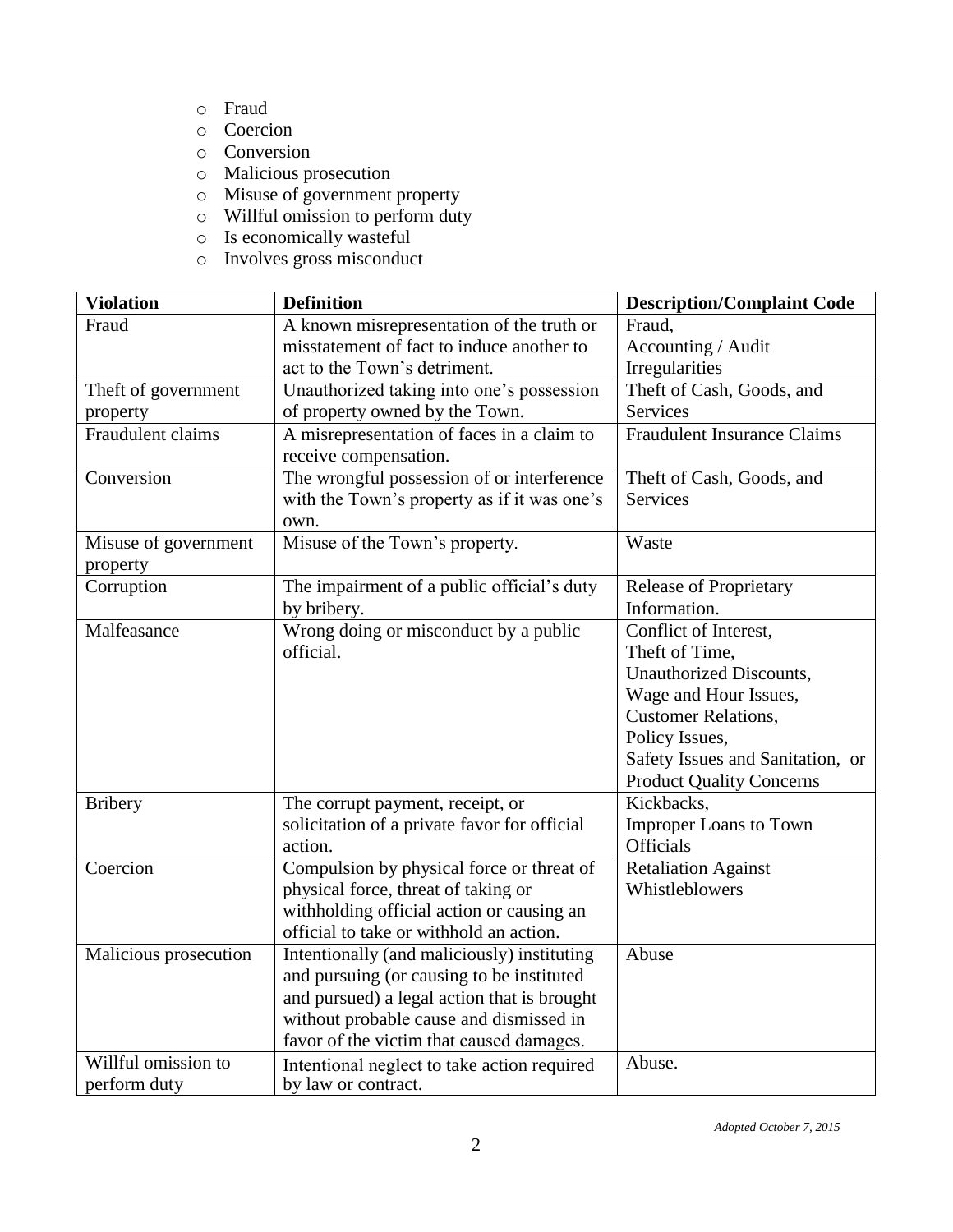This is not an exhaustive list. If you are in doubt about the seriousness of your concern, advice and guidance can be sought from the Risk Manager, the Human Resources Manager, a Director, or the Town Manager.

# PREVENTION AND CONTROL OF FRAUD:

Supervisors, Managers and Directors ("Managers") in each department shall advocate and develop a Town culture of honesty and integrity, assess the risk of fraud arising in the normal business operations of each department, and establish controls and procedures designed to eliminate the likelihood of fraud. Managers are also responsible to receive, investigate, report and recommend a remedial course of action in respect to suspected or voiced concerns of fraud or fraudulent behavior.

Managers shall promote a consistent Town culture of honesty and integrity through the following actions and activities:

- Managers shall lead by example in complying with this Anti-Fraud Policy.
- Managers shall regularly communicate the Town's core values.
- The Administrative Services Department shall conduct periodic meetings at a minimum of once a year to ensure employees understand business ethics and the related laws and regulations.
- Managers shall notify all direct and indirect interested parties, including external parties, of this Anti-Fraud Policy and the obligations of the employees to comply therewith.
- Managers shall to notify employees and external third parties of the opportunity and procedures for anonymously reporting wrongdoings and dishonest behavior.
- Managers shall establish control procedures to reduce the potential occurrence of fraud through protective approval, authorization and audit checks, segregation of duties, and periodic compliance reviews.

# **REPORTING FRAUD AND FRAUDULENT BEHAVIOR:**

The Town recognizes that the decision to report a concern about suspected fraud or fraudulent behavior can be a difficult one to make. Employees are often the first to suspect that fraudulent activities may be taking place within the Town. However, they may not express their concerns because they feel that speaking up would be disloyal to their colleagues or to the Town. The fear of reprisals, harassment or victimization may be overwhelming; thus to ignore the concern rather than report it may seem easier. The Town encourages and enables employees, staff and external parties, such as agents, advisors, and representatives, to raise serious, good faith concerns. It is the responsibility of every employee and citizen to immediately report suspected misconduct or dishonesty to a Manager, the Risk Manager, the Town Manager, the Town Attorney or the Financial Fraud Enforcement Task Force established by President Obama in 2009. Employees and citizens can report suspect fraud to the Town or the Financial Fraud Enforcement Task Force via email, telephone, written correspondence, or in person. Updated contact information for reporting suspect fraud to the Town can be found on the Town's website at [www.townofwindsor.com](http://www.townofwindsor.com/) and for the Financial Fraud Enforcement Task Force can be found online at [www.stopfraud.gov.](http://www.stopfraud.gov/)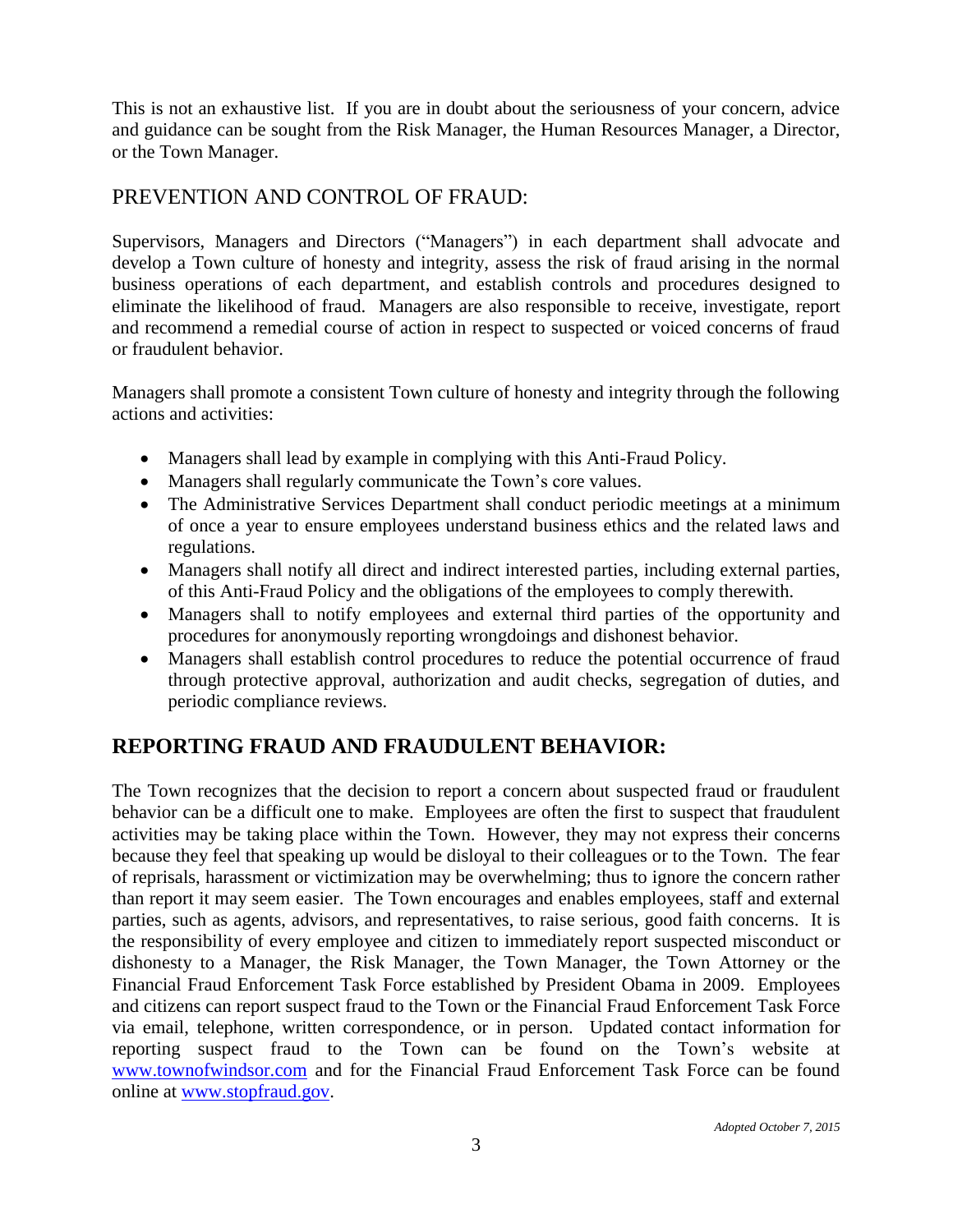Managers, when made aware of such potential acts, must immediately report such acts to the Town Manager. Any investigative audit conducted shall be kept confidential, except to issue any report of an investigation that has been substantiated, or to release any findings resulting from a completed investigation that are deemed necessary to serve the interests of the public. In any event, the identity of the reporting party and the subject employee(s) shall be kept confidential, in accordance with Government Code §53087.6(e). Any reprisal against any employee or other reporting individual because that individual, in good faith, reported a violation is strictly forbidden.

The Town will do its best to protect an individual's identity when he or she raises a concern; however, the investigation process may reveal the source of the information and the statement by the individual may be required as part of evidence.

- Individuals are encouraged to put their names to allegations. Concerns expressed anonymously are much less powerful, but they will be considered and investigated at the discretion of the Town. In exercising this discretion, the factors to be taken into account would include:
	- o seriousness of the issues raised;
	- o credibility of the concern; and
	- o likelihood of confirming the allegation from attributable sources.
- If an allegation is made in good faith no action will be taken against the originator. If, however, individuals make malicious and false allegations, action may be considered against the individual making the allegations.
- The Town encourages members of the public who suspect fraud and corruption to contact the Risk Manager, the Town Manager, the Town Attorney or the Financial Fraud Enforcement Task Force.

For concerns raised by employees or members of the public, the action taken by the Town will depend on the nature of the concern. The matters raised may be investigated internally or be referred to the Town Manager or an appointed designee.

During the review the Town encourages cooperation by the employee or the member of the public who reported suspected fraud and requires strict adherence to the following guidelines:

- Do not contact the suspected individual in an effort to determine facts or demand restitution.
- Allow the Town Manager or an appointed designee to conduct an investigation.
- Do not further investigate the allegations.

The Town Manager or an appointed designee is responsible for the administration, revision, interpretation, and application of this Policy.

# **GUIDELINES FOR THE INVESTIGATION OF SUSPECTED FRAUD:**

*Adopted October 7, 2015* The Town Manager or an appointed designee is responsible for the full investigation and documentation of suspected fraud. They have primary responsibility for the investigation of reported wrongdoing and all suspected fraud and for coordinating investigative activities with the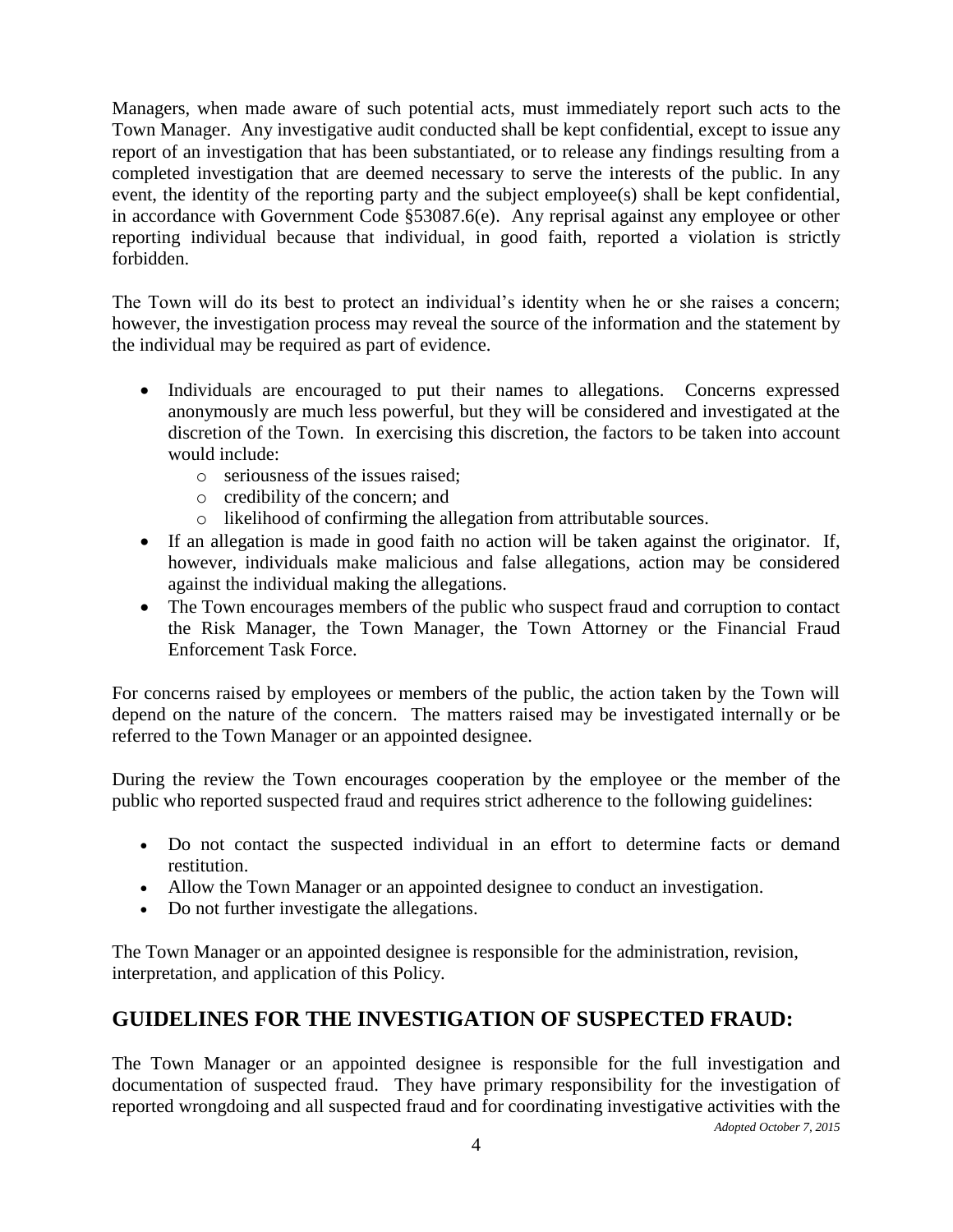Town Attorney and the Police Department. Investigation results shall not be disclosed or discussed with anyone other than those who have a legitimate need to know while the investigation is pending. Any required investigative activity shall be conducted without regard to the suspected wrongdoer's length of service, position/title, relationship to the Town, or any other perceived mitigating circumstance.

The Town Manager or an appointed designee shall maintain appropriate documentation regarding reported incidents of alleged fraud and maintain guidelines for access to and security of this documentation. If an investigation substantiates fraudulent activities, the Town Manager or an appointed designee will prepare an incident report to the Town Council, the Town's executive management, the Town Attorney and the Manager of the division in which the suspected fraud occurred. The Town Manager or an appointed designee shall prepare the report as soon as possible after the suspected fraud is substantiated and shall document the content of the investigation, the findings, and any disciplinary action taken as a result of the findings, except that the identities of the individual(s) reporting the fraud and the subject employee(s) shall be kept confidential in accordance with Government Code §53087.6(e)(2).

Any inquiries from the suspected individual, his or her attorney/representative, or any other inquirer shall be directed to the Town Manager or an appointed designee. If necessary, the Town Manager or an appointed designee will refer these inquiries to the Town Attorney. The Town will pursue prosecution if the results of an investigation indicate the possibility of criminal activity.

# **SECURITY OF INCIDENT REPORTS AND ASSOCIATED REPORTS, WORKING PAPERS, AND OTHER RELATED DOCUMENTS:**

- Incident Reports, associated reports, working papers, and other documents referring to or describing Incident Reports, which are received either by mail, or e-mail shall remain confidential to the extent allowed by law.
- Incident Reports shall only be provided to individuals who are responsible and essential for conducting the investigation or reviewing of the Incident Report. These individuals are required to hold such information in confidence, to the extent allowed by law.
- The confidentiality of all Incident Reports, associated reports, working papers, and other documents shall be maintained at all times by the Town Manager and investigating/reviewing departments, who shall take such measures as they determine are reasonable and necessary to maintain the confidentiality of such information and documents, to the extent allowed by law.
- Town Staff responsible for reviewing/investigating Incident Reports can make investigative disclosures of information contained in an Incident Report to the extent necessary for obtaining additional information relevant to the investigation.
- The Town Manager is authorized to determine the distribution or release of any Incident Reports, associated reports, working papers, other documents and correspondence associated thereto, in accordance with the California Public Records Act, the confidentiality provisions of Government Code §53087.6(e), and other applicable law.
- The Town Council may, at their discretion, authorize the release of information relative to substantiated incident reports, except that the identities of the reporting parties and the subject employees shall be kept confidential except to issue any report of an investigation